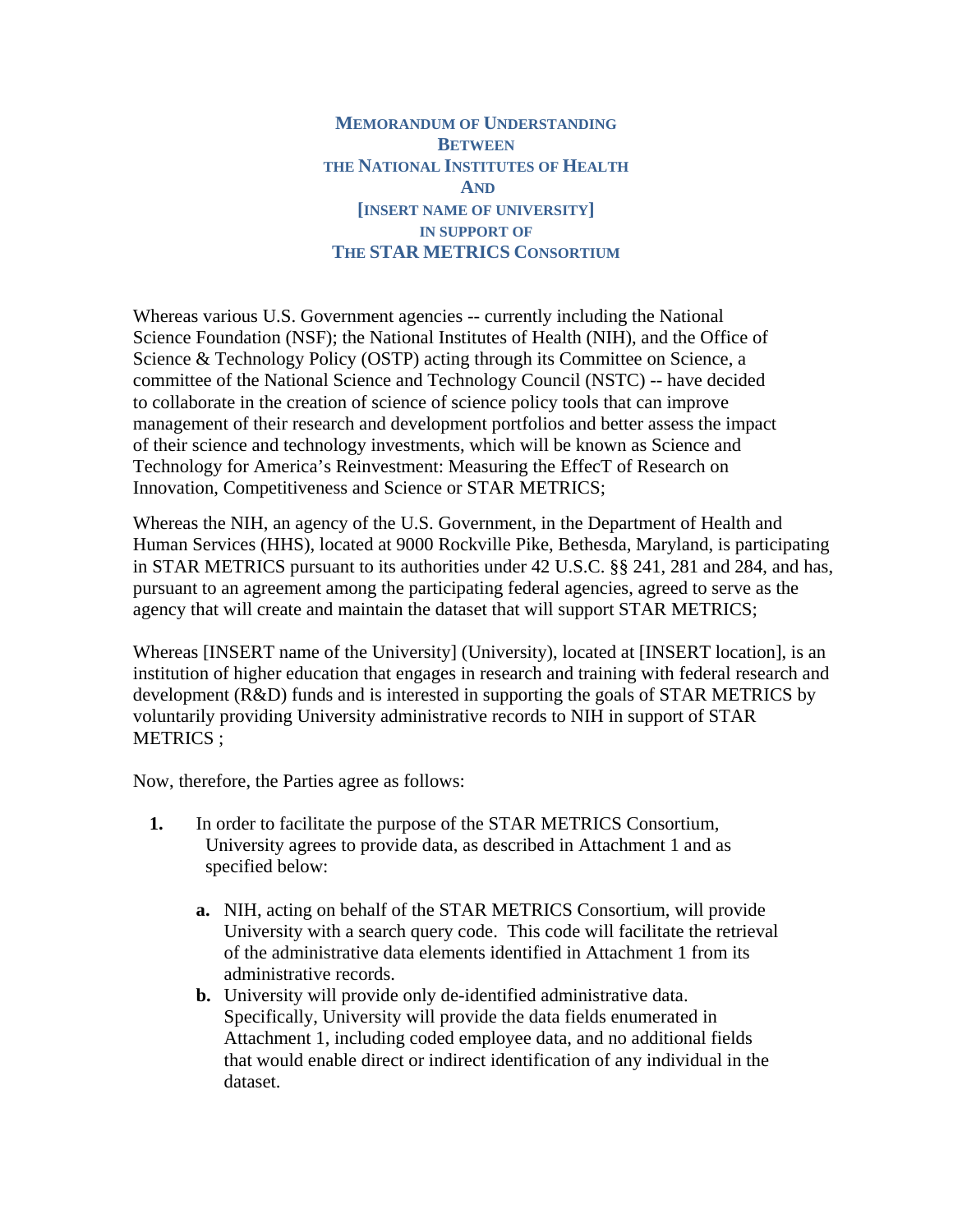- **c.** University will take appropriate measures to ensure the accuracy of data provided to NIH.
- **d.** Data will be delivered on a quarterly base to NIH.
- **e.** Data will be submitted to NIH by a Secure Email/File Transfer (SEFT) Service over an SSL/encrypted connection which is fully compliant with the Federal Information and Security Management Act (FISMA).
- **2.** Neither NIH nor the other federal participants in the STAR METRICS Consortium will hold the code to permit the re-identification of any individuals in the dataset submitted by University. Further, neither NIH nor the other federal participants in the STAR METRICS Consortium will seek re-identification of individuals who are the subject of any data within the dataset.
- **3.** NIH will store the data in a federal data base following all the applicable security requirements for the storage of data.
- **4.** NIH will provide University with five reports with a summary of employment statistics as analyzed by the STAR METRICS Consortium based on the data provided by the University.
- **5.** It is understood and agreed by University that NIH is collecting the data on behalf of the STAR METRICS Consortium and that any summary data received by University from NIH will be available to the other federal agencies participating in the Consortium.
- **6.** It is understood and agreed by University that the data submitted to the NIH and the other agencies participating in the STAR METRICS Consortium becomes government records and may be subject to the Freedom of Information Act (FOIA), 5 U.S.C. § 552, which, subject to certain exceptions, provides individuals with access to government records.
- **7.** This agreement becomes effective on the date of the last signature and shall remain in full force and effect for one year, unless modified or terminated.
- **8.** This agreement can be modified only by a written amendment signed by both Parties. Either Party may terminate this agreement by providing 60 days written notice to the other Party. It is understood that data provided prior to termination will remain with the NIH.
- **9.** This agreement in no way restricts the NIH or University from participating in similar activities or arrangements with other public or private agencies, universities, organizations, or individuals.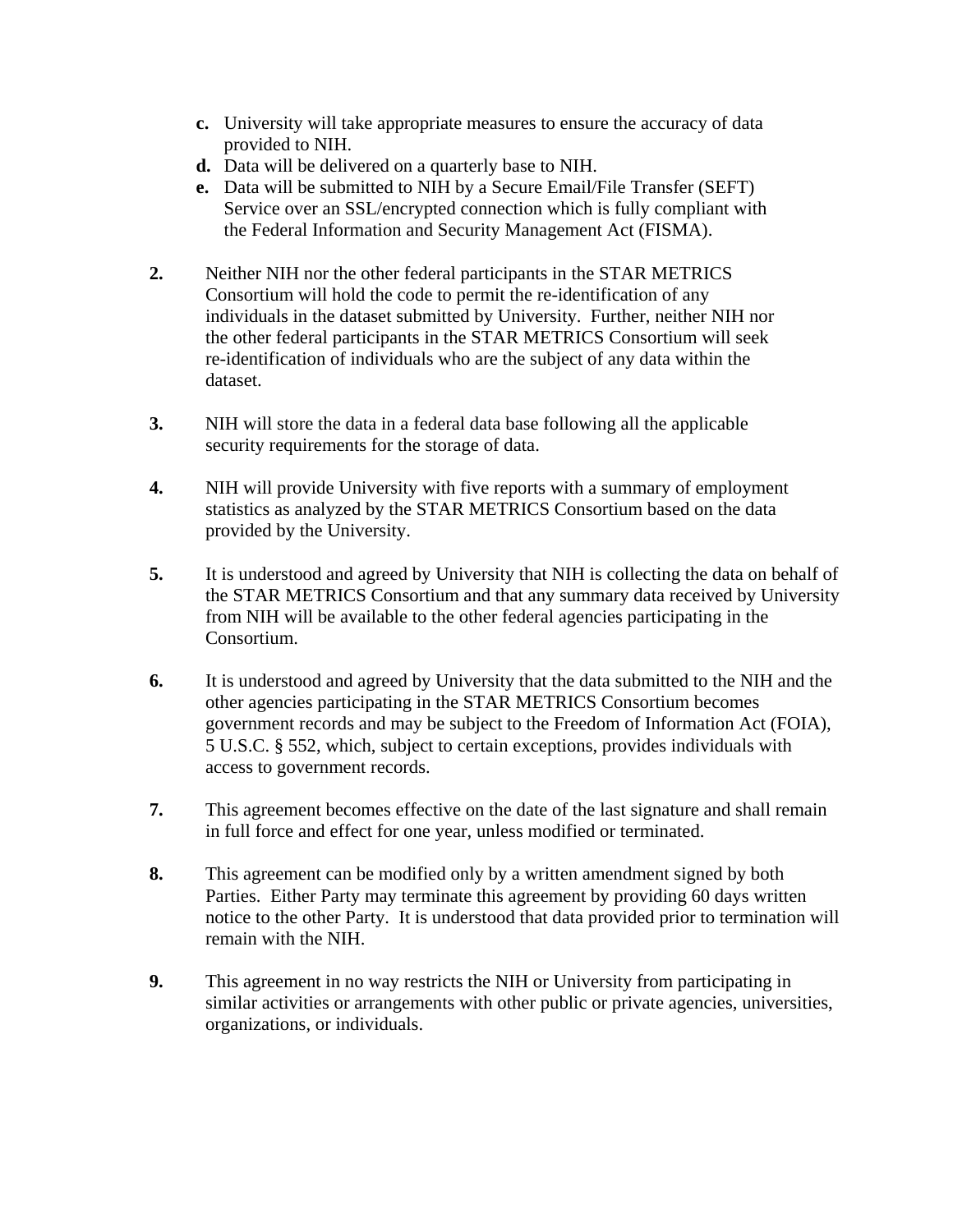- **10.** Nothing in this agreement should be interpreted to imply that members of the STAR METRICS Consortium (currently NIH, NSF and OSTP) endorse University or its products or services. University will not take any action or make any statement that suggests or implies such an endorsement.
- **11.** The construction, validity, performance and effect of this agreement will be governed by U.S. Federal law, as applied by the Federal courts in the District of Columbia.
- **12.** University represents that the signatory below has the authority to deliver the data and bind the University to the terms herein.

**SIGNATURES** 

For the STAR METRICS Consortium:

Signature:  $/s/$ 

Lynn Hudson, Ph.D. **Director** Office of Science Policy Analysis Office of Science Policy Office of the Director National Institutes of Health Department of Health & Human Services

Date: